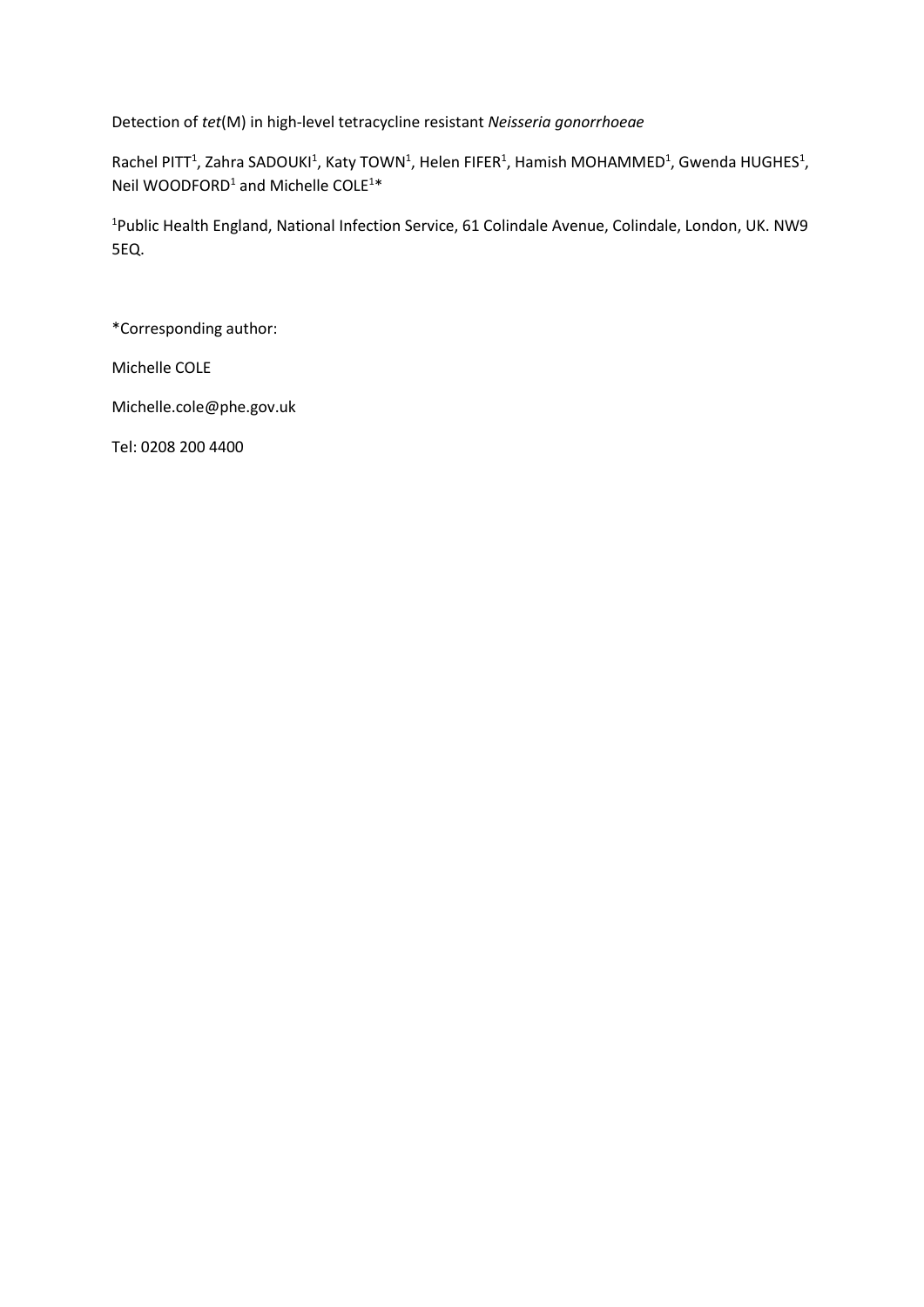Antimicrobial resistance in *Neisseria gonorrhoeae* is of significant public health concern and treatment options beyond current first-line therapies are limited. <sup>1</sup> Effective surveillance of antimicrobial resistance in this organism is imperative to retain *N. gonorrhoeae* as a treatable disease. 2

PHE's Gonococcal Resistance to Antimicrobials Surveillance Programme (GRASP) is a sentinel surveillance programme, which tests consecutive *N. gonorrhoeae* isolates from 26 sexual health clinics across England and Wales, collected over a two- to three-month period. Isolates are tested against seven different antimicrobials, specifically penicillin, tetracycline, ciprofloxacin, cefixime, ceftriaxone, azithromycin and spectinomycin.

High-level tetracycline resistance (MICs  $\geq$ 16 mg/L)<sup>3</sup> emerged in the species in the mid-1980s with the insertion of the *tet*(M) resistance gene into two *N. gonorrhoeae* conjugative plasmids, <sup>4</sup> a 42.8 Kb 'American' plasmid and a 40.5 Kb 'Dutch' plasmid. <sup>5</sup> The *tet*(M) product confers resistance to tetracycline by binding to the 30S bacterial ribosomal sub-unit, resulting in release of tetracycline and the continuation of protein synthesis.<sup>6</sup> Lower level tetracycline resistance (>1 mg/L but ≤8 mg/L) in *N. gonorrhoeae* is considered to be chromosomally mediated. <sup>6</sup> We sought to investigate the validity of these criteria for segregating isolates with chromosomal and plasmid-mediated tetracycline resistance and, specifically, whether some *tet*(M)-containing strains might not express high-level resistance leading to under-recognition.

One hundred and ninety-one *N. gonorrhoeae* isolates with known tetracycline susceptibility profiles (MICs ranging from ≤0.5 mg/L to ≥16 mg/L) were selected according to tetracycline MIC from those submitted to PHE as part of GRASP between 2015 and 2017. Susceptibilities had been determined by agar dilution using breakpoint plates with 1 mg/L and 8 mg/L of tetracycline in DST agar [HiMedia, India] plus 1% Vitox [Oxoid, SR0090H} and 5% lysed horse blood (TCS Biosciences, HB038] and/or by gradient strip testing (Etest® [bioMerieux, France] on GC agar base [Difco, 228950] plus 1% Vitox). Boilates were used as template for PCR targeting the *tet*(M) genes of the American and Dutch plasmids specifically.<sup>7</sup> Isolates were scored on the presence/absence and size of any amplicon (American plasmid: 778 bp, Dutch plasmid: 443 bp).

All isolates (n=105) with tetracycline MICs ≥16 mg/L were positive for either an American or Dutch *tet*(M) conjugative plasmid. Furthermore, no isolates (n=86) with MICs ≤8 mg/L harboured either plasmid. As expected the American plasmid predominated in the isolate panel selected, accounting for 76.2% of the high-level tetracycline resistance plasmids detected.

Subsequent analysis found that whilst all tetracycline resistance (>1 mg/L) was more likely to be found in isolates from MSM compared with heterosexual men (adjusted odds ratio (AOR) 1.39 [95% confidence interval (CI) 1.18-1.64], P<0.001), isolates with high-level resistance (≥16 mg/L) were more likely to be from heterosexual men compared with MSM (AOR: 1.45 [95% CI: 1.11-1.88], *p*=0.006) (Table 1).

Between 2015 and 2017, GRASP data revealed a year-on-year increase in the proportion of *N. gonorrhoeae* isolates that were resistant to tetracycline, from 39.4% in 2015 to 48.5% in 2017. 2 Using the confirmed correlation between MIC and presence of *tet*(M), we can infer a simultaneous

Sir,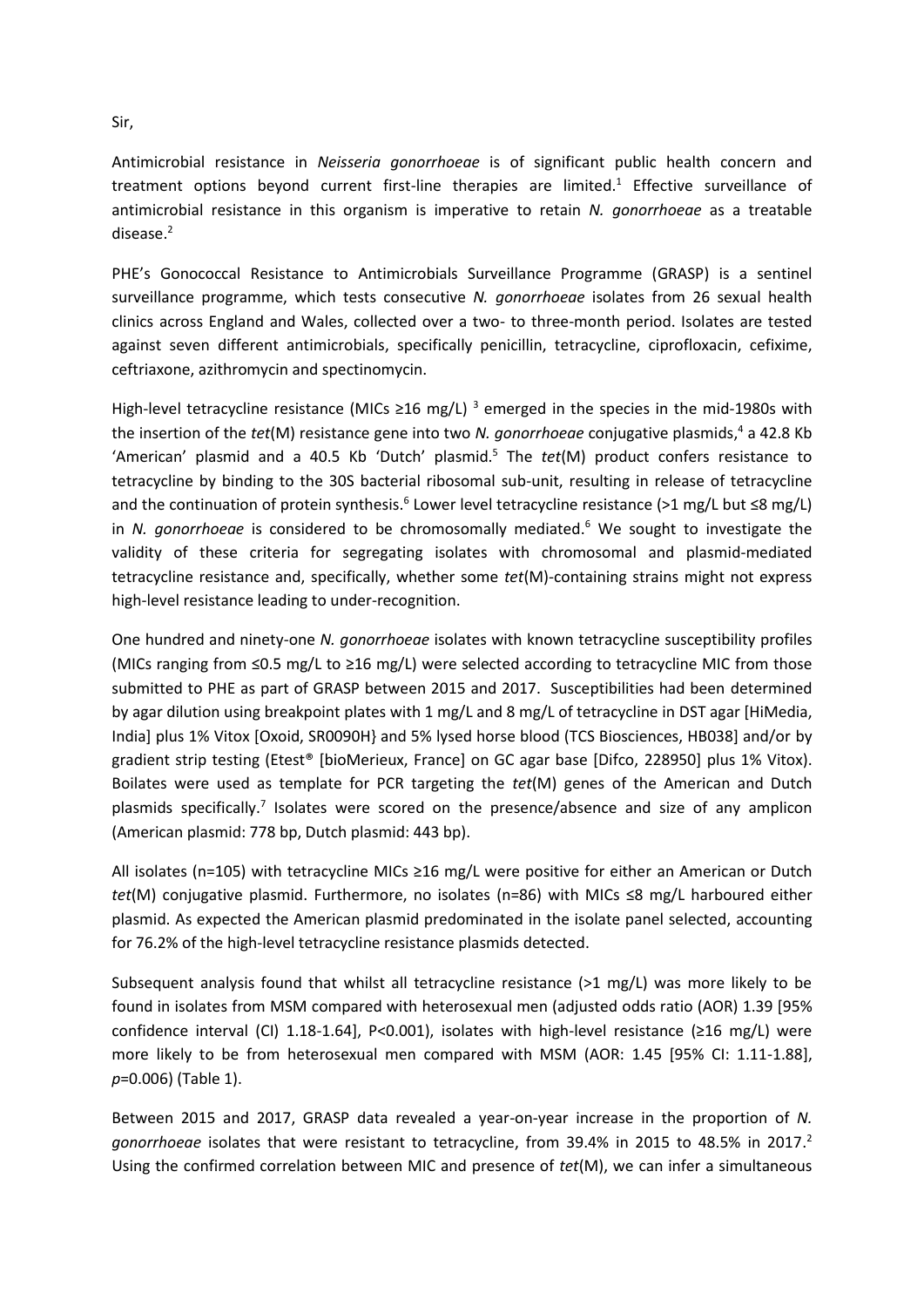increase in the proportion of isolates with plasmid-mediated tetracycline resistance (30.1% in 2015, 41.7% in 2016 and 52.7% in 2017), which may reflect increased use of doxycycline to treat other sexually transmitted infections (STIs), such as *Chlamydia trachomatis* during this period. 8 Furthermore, the potential use of doxycycline as post-exposure prophylaxis for STIs in MSM in the era of HIV pre-exposure prophylaxis (PrEP) is of public health concern.<sup>9</sup> Taken together, these developments highlight the perilous situation of antimicrobial resistance in *N. gonorrhoeae*.

## Acknowledgements

The authors would like to acknowledge the laboratories and sexual health clinics who participate in the Gonococcal Resistance to Antimicrobials Surveillance Programme.

## Funding

This study was carried out as part of our routine work Data was generated using isolates collected as part of the Gonococcal Resistance to Antimicrobials Surveillance Programme.

Transparency declaration

None to declare

Reference List

- 1. Unemo M, Bradshaw CS, Hocking JS, *et al*. Sexually transmitted infections: challenges ahead. *Lancet Infect Dis* 2017; **17**: e235-e279.
- 2. Public Health England. Surveillance of antimicrobial resistance in *Neisseria gonorrhoeae* in England and Wales; Key findings for the Gonococcal Resistance to Antimicrobials Surveillance Programme (GRASP), Data to May 2018. In: 2018; 1-25.
- 3. Morse SA, Johnson SR, Biddle JW, *et al*. High-level tetracycline resistance in Neisseria gonorrhoeae is result of acquisition of streptococcal tetM determinant. *Antimicrob Agents Chemother* 1986; **30**: 664-70.
- 4. Johnson SR, Morse SA. Antibiotic resistance in Neisseria gonorrhoeae: genetics and mechanisms of resistance. *Sex Transm Dis* 1988; **15**: 217-24.
- 5. Gascoyne-Binzi DM, Heritage J, Hawkey PM. Nucleotide sequences of the *tet*(M) genes from the American and Dutch type tetracycline resistance plasmids of Neisseria gonorrhoeae. *J Antimicrob Chemother* 1993; **32**: 667-76.
- 6. Unemo M, Del RC, Shafer WM. Antimicrobial Resistance Expressed by Neisseria gonorrhoeae: A Major Global Public Health Problem in the 21st Century. *Microbiol Spectr* 2016; **4**(3).
- 7. Turner A, Gough KR, Leeming JP. Molecular epidemiology of tetM genes in Neisseria gonorrhoeae. *Sex Transm Infect* 1999; **75**: 60-6.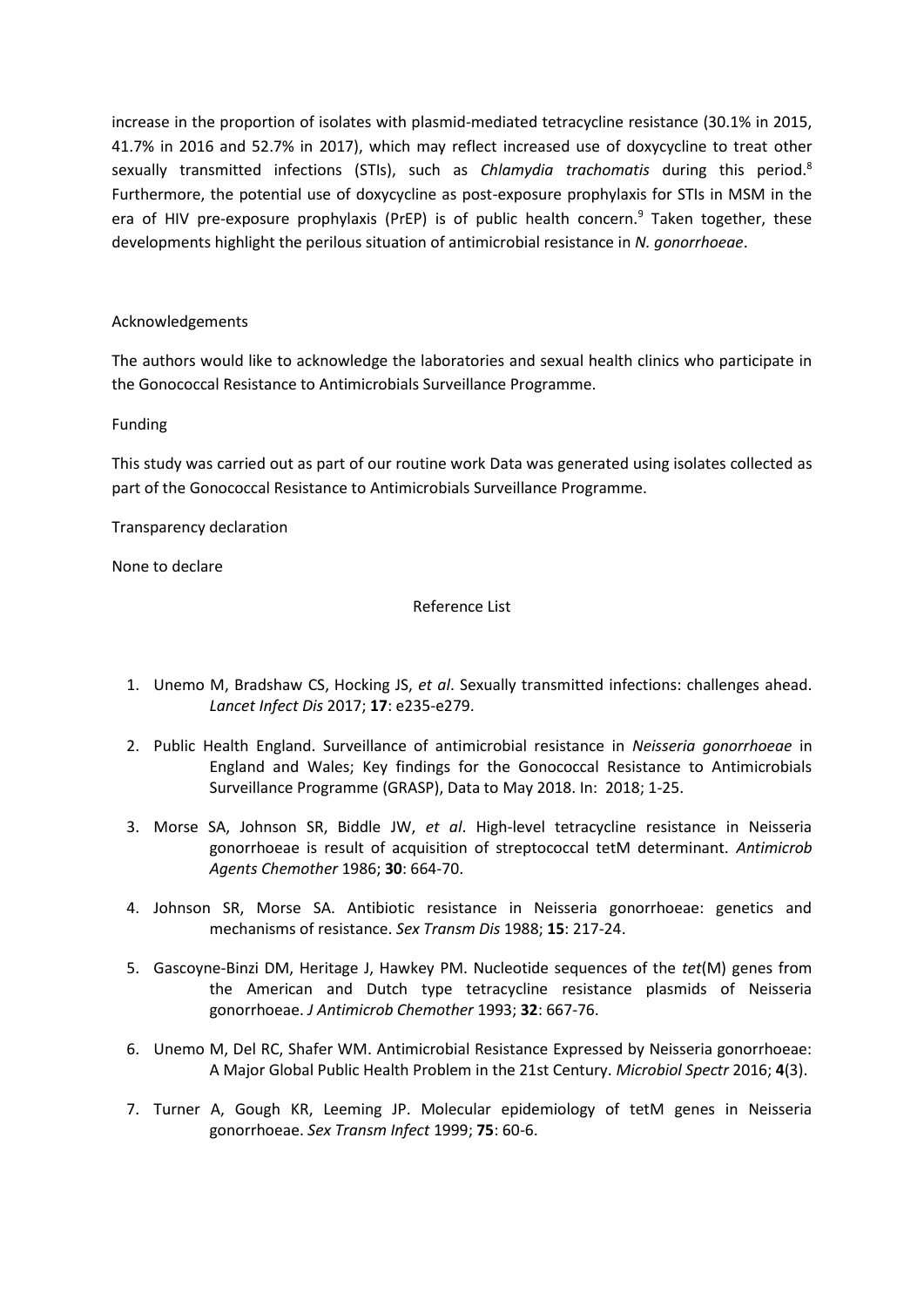- 8. Dragovic B, Nwokolo N. BASHH Clinical Effectiveness Group; Update on the treatment of Chlamydia trachomatis (CT) infection. In: 2018.
- 9. Williams A, Fifer H, Hughes G. Position statement on doxycycline as post-exposure prohylaxis (PEP) for STIs. In: 2017.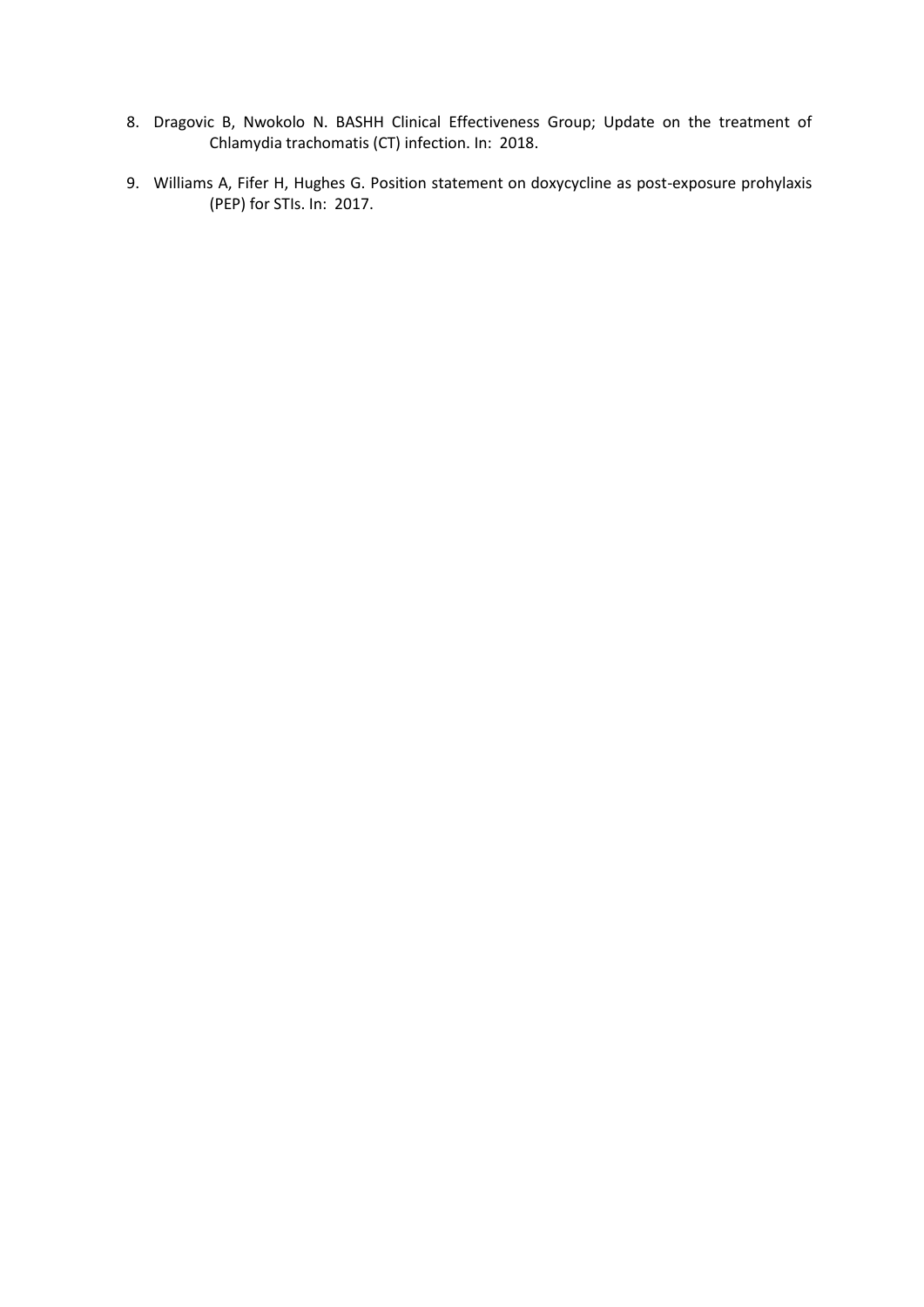Table. Analysis of likelihood of infection with tetracycline resistant (>1 mg/L) or high-level tetracycline resistant (≥16 mg/L) *N. gonorrhoeae* by gender and sexual orientation (cells in bold indicate statistical significance)

|                                      |                                                                                                                   |                                                                                       |                                                                                               | Outcome: tetracycline resistance (>1mg/L) compared to<br>tetracycline sensitive isolates |                              |                          |                          |                          |            |                              |                          |
|--------------------------------------|-------------------------------------------------------------------------------------------------------------------|---------------------------------------------------------------------------------------|-----------------------------------------------------------------------------------------------|------------------------------------------------------------------------------------------|------------------------------|--------------------------|--------------------------|--------------------------|------------|------------------------------|--------------------------|
|                                      | <b>Total</b><br><b>isolates</b><br>tested for<br>tetracycline<br>resistance in<br><b>GRASP</b><br>$(2015 - 2017)$ | <b>Tetracy</b><br>cline<br>resistan<br>ce (MIC<br>$>1$<br>$mg/L$ )                    | <b>Tetracy</b><br>cline<br>resistan<br>ce (MIC<br>>1<br>$mg/L$ )<br>(row %)                   | <b>COR</b>                                                                               | LCI                          | UCI                      | P value                  | AO<br>R                  | LCI        | UCI                          | P<br>value               |
| <b>Total</b>                         | 4,251                                                                                                             | 1,810                                                                                 | 42.6%                                                                                         |                                                                                          |                              |                          |                          |                          |            |                              |                          |
| Year                                 |                                                                                                                   |                                                                                       |                                                                                               |                                                                                          |                              |                          |                          |                          |            |                              |                          |
| 2015                                 | 1,699                                                                                                             | 670                                                                                   | 39.4%                                                                                         | 1.00                                                                                     |                              |                          |                          | 1.0<br>0                 |            | $\qquad \qquad \blacksquare$ | $\overline{\phantom{a}}$ |
| 2016                                 | 1,284                                                                                                             | 525                                                                                   | 40.9%                                                                                         | 1.06                                                                                     | 0.92                         | 1.23                     | 0.423                    | 1.0<br>8                 | 0.9<br>3   | 1.2<br>6                     | 0.299                    |
| 2017                                 | 1,268                                                                                                             | 615                                                                                   | 48.5%                                                                                         | 1.45                                                                                     | 1.25                         | 1.68                     | < 0.001                  | 1.5<br>$\mathbf 0$       | $1.2$<br>9 | 1.7<br>4                     | < 0.001                  |
| <b>Sexual orientation and gender</b> |                                                                                                                   |                                                                                       |                                                                                               |                                                                                          |                              |                          |                          |                          |            |                              |                          |
| <b>MSM</b>                           | 2,933                                                                                                             | 1,356                                                                                 | 46.2%                                                                                         | 1.37                                                                                     | 1.16                         | 1.62                     | < 0.001                  | 1.3<br>9                 | 1.1<br>8   | 1.6<br>4                     | < 0.001                  |
| Heterosexual<br>men                  | 730                                                                                                               | 282                                                                                   | 38.6%                                                                                         | 1.00                                                                                     | $\qquad \qquad \blacksquare$ | $\overline{\phantom{a}}$ |                          | 1.0<br>0                 |            | $\overline{a}$               | $\overline{\phantom{a}}$ |
| Women                                | 493                                                                                                               | 128                                                                                   | 26.0%                                                                                         | 0.56                                                                                     | 0.43                         | 0.72                     | < 0.001                  | 0.5<br>5                 | 0.4<br>3   | 0.7<br>1                     | < 0.001                  |
| Unknown                              | 95                                                                                                                | 44                                                                                    | 46.3%                                                                                         |                                                                                          |                              |                          |                          |                          |            |                              |                          |
|                                      | Outcome: high-level tetracycline resistance (MIC ≥16<br>mg/L) compared to low-level resistant                     |                                                                                       |                                                                                               |                                                                                          |                              |                          |                          |                          |            |                              |                          |
|                                      | <b>Total</b><br>resistant<br>(MIC > 1)<br>mg/L)                                                                   | High-<br>level<br>tetracy<br>cline<br>resista<br>nce<br>(MIC<br>$\geq$ 16<br>$mg/L$ ) | High-<br>level<br>tetracy<br>cline<br>resista<br>nce<br>(MIC<br>$\geq 16$<br>mg/L)(<br>row %) | <b>COR</b>                                                                               | LCI                          | UCI                      | P value                  | <b>AO</b><br>$\mathsf R$ | LCI        | UCI                          | P<br>value               |
| <b>Total</b>                         | 1,810                                                                                                             | 745                                                                                   | 41.2%                                                                                         |                                                                                          |                              |                          |                          |                          |            |                              |                          |
| Year                                 |                                                                                                                   |                                                                                       |                                                                                               |                                                                                          |                              |                          |                          |                          |            |                              |                          |
| 2015                                 | 670                                                                                                               | 202                                                                                   | 30.1%                                                                                         | 1.00                                                                                     |                              | $\overline{\phantom{0}}$ | $\overline{\phantom{0}}$ | $1.0\,$<br>0             |            |                              |                          |
|                                      |                                                                                                                   |                                                                                       |                                                                                               |                                                                                          |                              |                          |                          | 1.6                      | 1.3        | 2.1                          |                          |
| 2016                                 | 525                                                                                                               | 219                                                                                   | 41.7%                                                                                         | 1.66                                                                                     | 1.30                         | 2.11                     | < 0.001                  | 5<br>2.5                 | 0<br>$2.0$ | 1<br>3.2                     | < 0.001                  |
| 2017                                 | 615                                                                                                               | 324                                                                                   | 52.7%                                                                                         | 2.58                                                                                     | 2.04                         | 3.26                     | < 0.001                  | $\overline{\mathbf{z}}$  | 3          | 4                            | < 0.001                  |
| <b>Sexual orientation and gender</b> |                                                                                                                   |                                                                                       |                                                                                               |                                                                                          |                              |                          |                          |                          |            |                              |                          |